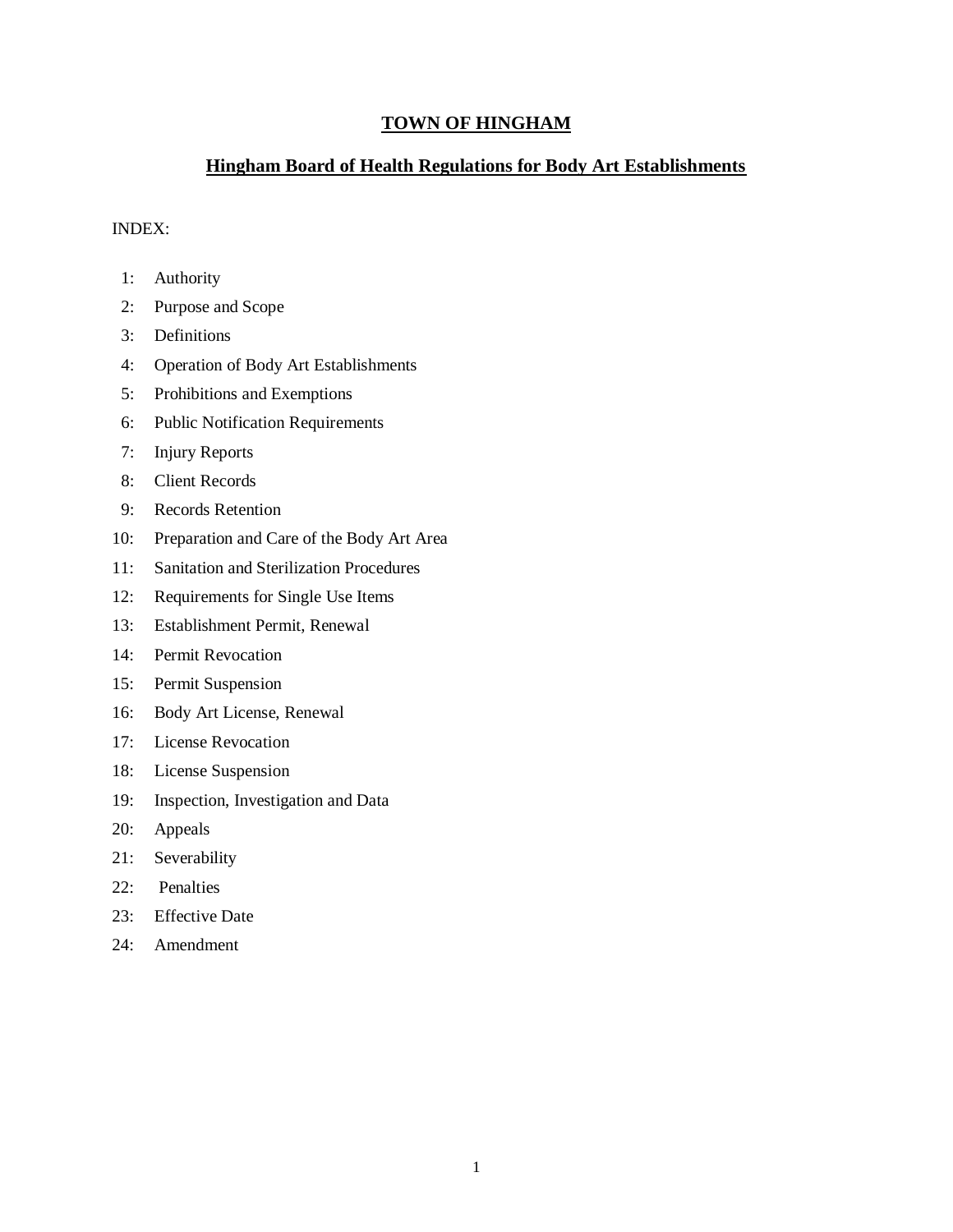### **1: Authority**

These regulations are adopted under the authority of Chapter 111, Section 31 of the Massachusetts General Laws and any other powers enabling the Board of Health of Hingham to adopt regulations and are effective June 1, 2001.

# **2: Purpose and Scope**

The purpose of these regulations is to protect the public's health against diseases, specifically including, but not limited to, the transmission of hepatitis B and human immunodeficiency virus (HIV/AIDS), the risk of which may be present in the unregulated practice of Body Adornment, as hereafter defined, particularly if undertaken by persons untrained in health sciences and procedures. This Regulation covers the performance within the Town of Hingham by any Person on any other Person of Body Adornment, as hereafter defined.

### **3: Definitions**

Aftercare means written instructions given to the client, specific to the Body Art procedure(s) rendered, about caring for the Body Art and surrounding area. These instructions will include information about when to seek medical treatment, if necessary.

Bloodborne Pathogens Standard means OSHA Regulations 29 CFR 910.1030.

Board of Health or Board means the Hingham Board of Health including the Agent or authorized representative having like powers and duties authorized by the Board.

Body Adornment means the physical adornment, embellishment, decoration or piercing of the human body (whether or not accompanied by the insertion of objects in the piercing) using any means or technique which produces or results in long-term changes visible on the surface of the body.

Body Art means the practice of Body Adornment by Practitioners within Establishments using only Body Piercing, Tattooing and Cosmetic Tattooing permitted by this regulation.

Body Art Establishment means a specified place or premises within the Town, the Operator of which has applied for and received an Establishment Permit from the Board and within which Establishment, Body Art may be practiced by Practitioners in compliance with this Regulation.

Body Art License means a license granted by the Board which permits a Person whom the Board has determined to be qualified as a Body Art Practitioner, to practice Body Art within an Establishment in compliance with this Regulation.

Body Art Practitioner or Practitioner means a natural Person who holds a currently valid Body Art License.

Body Piercing means puncturing or penetration of the skin of a Person with Sterilized Single Use needles and the insertion of Sterilized Jewelry or other adornment thereto in the opening. This definition includes piercing of the outer perimeter of the ear but does not include Ear Piercing.

Braiding means the cutting of strips of skin on a person, which strips are then intertwined with one another and placed onto such person so as to cause or allow the incised and interwoven strips of skin to heal in such intertwined condition.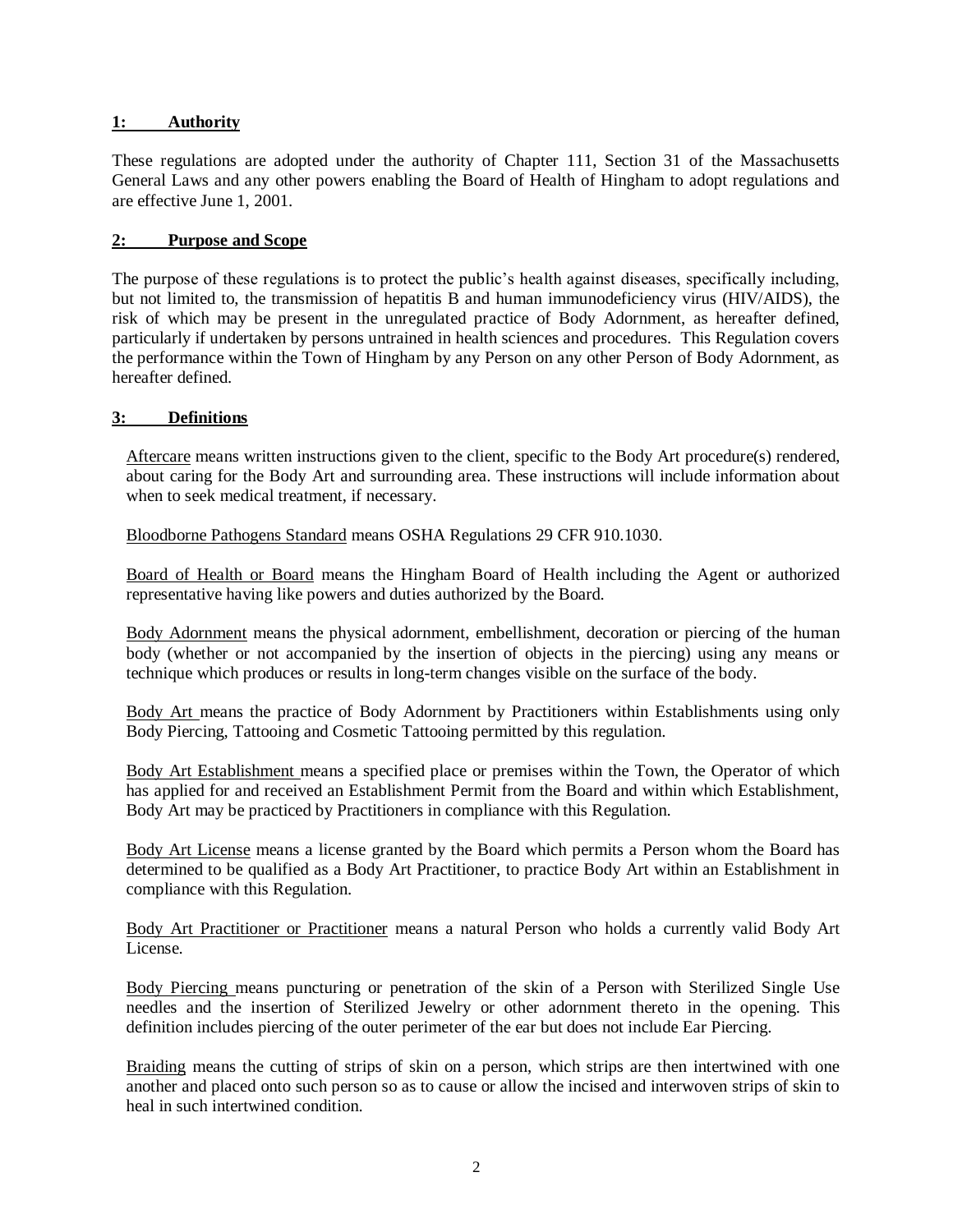Branding means inducing a pattern of scar tissue by use of a heated material (usually metal) to the skin, making a serious burn, which eventually becomes a scar.

Client means any Person who has requested a body art procedure at a Body Art Establishment.

Contaminated Waste means any liquid or semi-liquid blood or other potentially infectious materials; contaminated items that would release blood or other potentially infectious materials in a liquid or semi-liquid state if compressed; items that are caked with dried blood or other potentially infectious materials and are capable of releasing these materials during handling; Sharps and any wastes containing blood and other potentially infectious materials, as defined in 29 Code of Federal Regulations Part 1910.1030 (latest edition), known as "Occupational Exposure to Bloodborne Pathogens", or as defined as "infectious or physically dangerous medical or biological waste" in accordance with in 105 CMR 480.000: Storage and Disposal of Infectious or Physically dangerous Medical or Biological Waste, State Sanitary Code, Chapter VIII.

Control means with respect to a Person which is an entity, the power of any other Person to exercise a controlling influence over the management or policies of such entity.

Cosmetic Tattooing, also known as permanent cosmetics, micro pigment implantation or dermal pigmentation, means the implantation of permanent pigment around the eyes, lip and cheeks of the face and hair imitation.

Disinfectant means a product registered as a disinfectant by the U.S. Environmental Protection Agency.

Disinfection means the destruction of disease-causing microorganisms on inanimate objects or surfaces, thereby rendering these objects safe for use or handling.

Ear Piercing means the puncturing of the lobe of the ear with a Sterilized Single Use stud-and-clasp earpiercing system following manufacturers Instructions and applicable U.S. Food and Drug Administration requirements.

Equipment means all machinery, including fixtures, containers, vessels, tools, devices, implements, furniture, display and storage areas, sinks, and all other apparatus and appurtenances used in connection with the operation of a body art Establishment.

Establishment Permit means a permit issued by the Board to an Operator for the maintenance and operation of a Body Art Establishment.

Hand Sink means a lavatory equipped with hot and cold running water under pressure, used solely for washing hands, arms, or other portions of the body.

Hot Water means water that attains and maintains a temperature 110º-130ºF.

Instruments Used for Body Art means hand pieces, needles, needle bars, and other instruments that may come in contact with a client's body or may be exposed to bodily fluids during body art procedures.

Invasive means entry into the client's body either by incision or insertion of any instruments into or through the skin or mucosa, or by any other means intended to puncture, break, or otherwise compromise the skin or mucosa.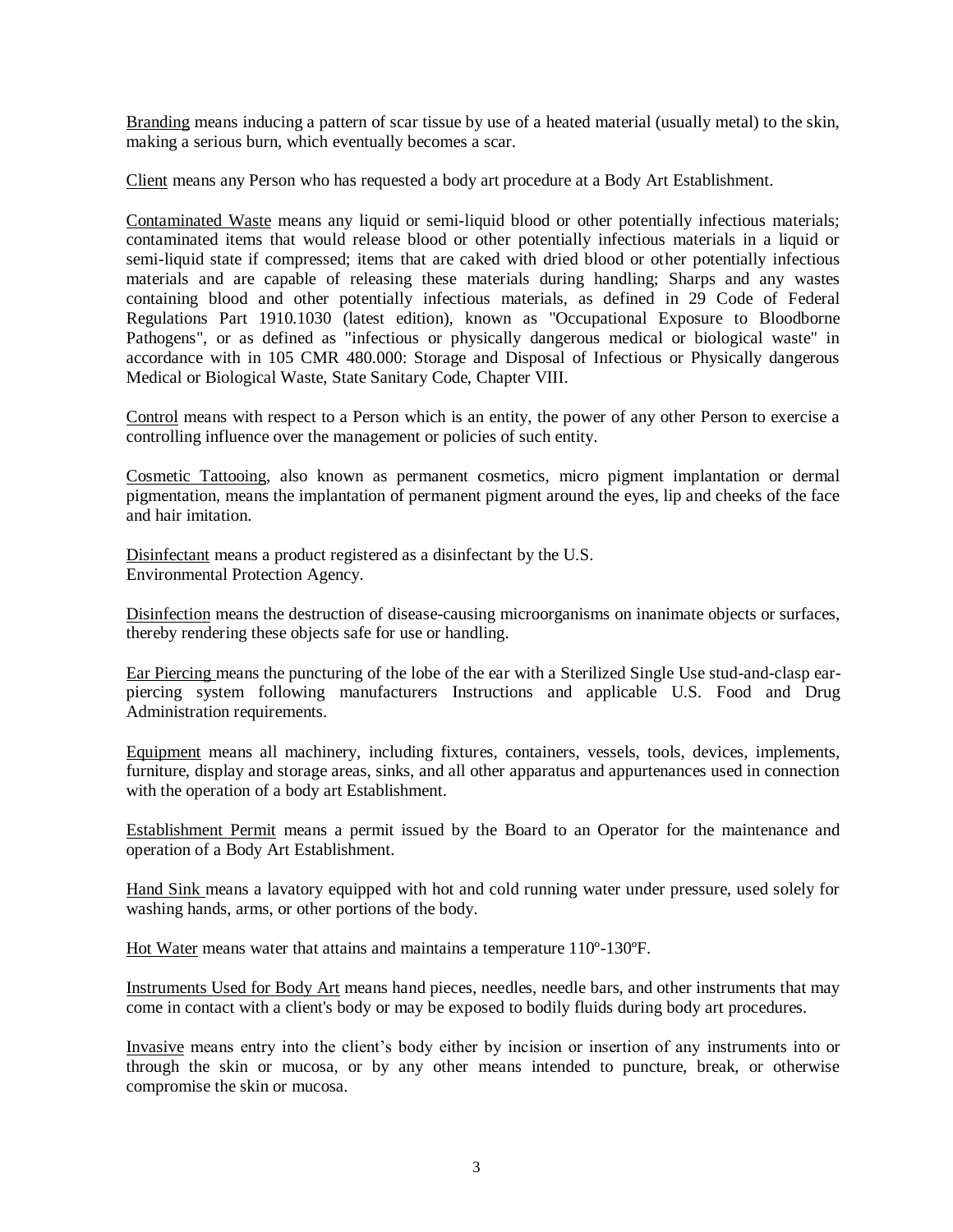Jewelry means any personal ornament inserted into a newly pierced area, which must be made of surgical implant-grade stainless steel; solid 14k or 18k white or yellow gold, niobium, titanium, or platinum; or a dense, low-porosity plastic, which is free of nicks, scratches, or irregular surfaces and has been properly Sterilized prior to use.

Lead Practitioner means with respect to each Establishment, a natural Person who holds a currently valid Body Art License who has been designated by Operator and given authority and responsibility to supervise activities within the Establishment to assure compliance of the Establishment and all Practitioners with this Regulation. The Operator may be the Lead Practitioner if Operator is a natural Person and holds a currently valid Body Art License.

Minor means any Person under the age of eighteen (18) years.

Operator means any Person who alone, jointly or severally with others owns, has care, charge, or control of any Establishment including without limitation, control resulting from such Person's status as agent, lessee, or independent contractor of the owner of premises.

Person means an individual, any form of business or social organization or any other non-governmental legal entity, including but not limited to corporations, partnerships, limited-liability companies, associations, trusts or unincorporated organizations.

Physician means an individual registered by the Board of Registration in Medicine pursuant to M.G.L. c. 112 § 2 as a qualified Physician.

Procedure Surface means any surface of an inanimate object that contacts the Client's unclothed body during a body art procedure, skin preparation of the area adjacent to and including the body art procedure, or any associated work area which may require sanitizing.

Prohibited Body Adornment means Prohibited Body Piercing, Braiding, Branding, Scarification, 3D Body Art (including Beading or Implantation) or any other technique or means (other than Body Art permitted by this Regulation) which produces or results in a long-lived change visible on the surface of the Body. Included in this definition are all means and methods of removing or obliterating existing Tattoos.

Prohibited Body Piercing shall mean those practices described in Paragraph 4(Q).

Sanitization procedure means a process of reducing the numbers of microorganisms on cleaned surfaces and Equipment to a safe level as judged by public health standards and which the Department has approved.

Sanitary means clean and free of agents of infection or disease.

Sanitized means effective Disinfectant treatment by a process using intermediate Disinfectants for enough time to reduce the bacteria count including pathogens to a safe level on semi-critical or noncritical Equipment.

Scarification means altering skin texture by cutting the skin and controlling the body's healing process in order to produce wounds, which result in permanently raised wheals or bumps known as keloids.

Sharps means any objects (sterile or contaminated) that may purposefully or accidentally cut or penetrate the skin or mucosa, including, but not limited to, needle devices, lancets, scalpel blades, razor blades, and broken glass.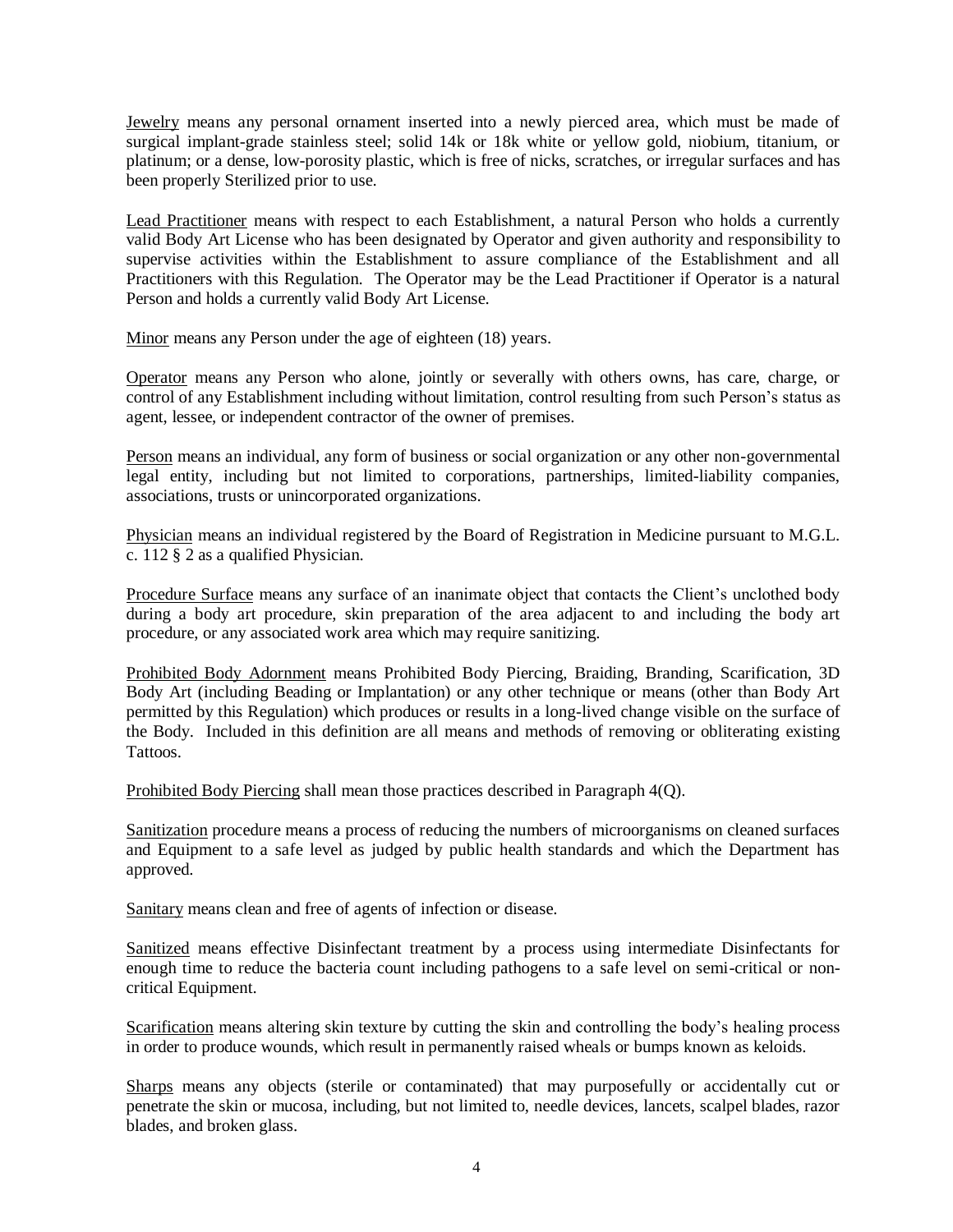Sharps Container means a puncture-resistant, leak-proof container that can be closed for handling, storage, transportation, and disposal and that is labeled with the International Biohazard Symbol.

Single Use means products or items that are intended for one-time, one-Person use and are disposed of after use on each client, including, but not limited to, cotton swabs or balls, tissues or paper products, paper or plastic cups, gauze and Sanitary coverings, razors, piercing needles, scalpel blades, stencils, ink cups, and protective gloves.

Sterilize means the use of a physical or chemical procedure to destroy all microbial life including highly resistant bacterial endospores.

Tattoo means the indelible mark, figure or decorative design introduced by insertion of dyes or pigments into or under the subcutaneous portion of the skin.

Tattooing means any method of placing ink or other pigment into or under the skin or mucosa by the aid of needles or any other instrument used to puncture the skin, resulting in permanent coloration of the skin or mucosa. This term includes all forms of Cosmetic Tattooing.

Three dimensional "3D" Body Art or Beading or Implantation means the form of body art consisting of or requiring the placement, injection or insertion of an object, device or other thing made of matters such as steel, titanium, rubber, latex, plastic, glass or other inert materials, beneath the surface of the skin of a person. This term does not include Body Piercing.

Universal Precautions means a set of guidelines and controls, published by the Centers for Disease Control and Prevention (CDC), as "Guidelines for Prevention of Transmission of Human Immunodeficiency Virus and Hepatitis B Virus to Health-Care and Public-Safety Workers" in Morbidity and Mortality Weekly Report) (MMWR), June 23, 1989, Vo1.38 No. S-6, and as "Recommendations for Preventing Transmission of Human Immunodeficiency Virus and Hepatitis B Virus to Patients During Exposure-Prone Invasive Procedures" in MMWR, July 12,1991, Vo1.40, No. RR-8 and as may be amended from time to time. This method of infection control requires the employer and the employee to assume that all-human blood and specified human body fluids are infectious for HIV, HBV, and other blood pathogens. Precautions include hand washing; gloving; personal protective Equipment; injury prevention; and proper handling and disposal of needles, other sharp instruments, and blood and body fluid-contaminated products.

### **4: Operation of Body Art Establishments**

- (A) Unless otherwise ordered or approved by the Board in writing, each Body Art Establishment shall be constructed, operated and maintained to meet the following minimum requirements and shall also comply with all laws, regulations and by-laws, applicable to the Establishment or the practice of Body Adornment.
- (B) Physical Plant
	- 1) All walls, floors, ceilings, and Procedure Surfaces within the Body Art Establishment shall be smooth, free of open holes or cracks, light-colored, washable, and in good repair. Walls, floors, and ceilings shall be maintained in a clean condition. All Procedure Surfaces, including Client chairs/benches, shall be of such construction as to be easily cleaned and Sanitized after each Client.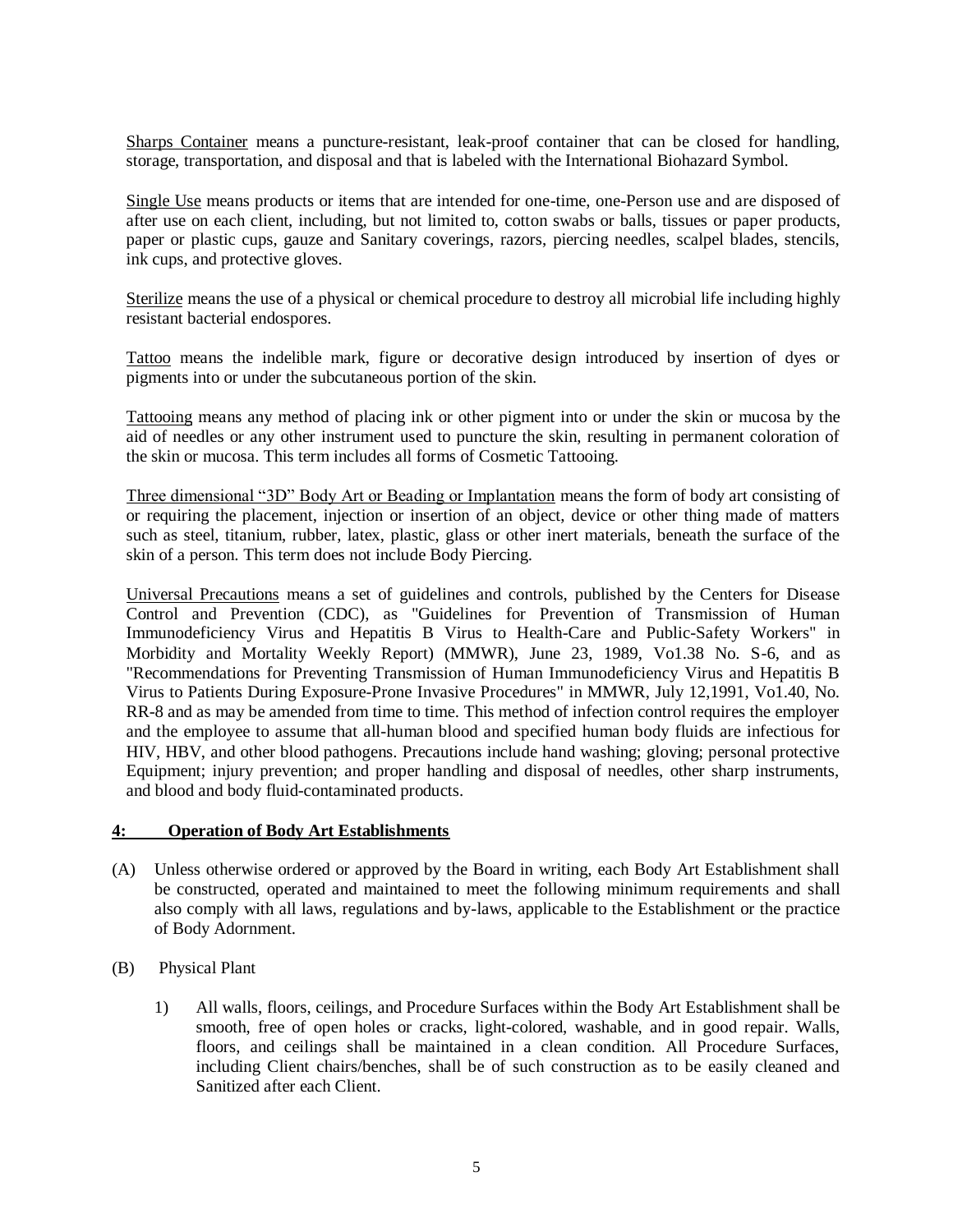- 2) All Body Art Establishments shall be completely separated by solid partitions or by walls extending from floor to ceiling, from any room used for human habitation, any food establishment or room where food is prepared, any hair salon, any retail sales, or any other such activity that the Board, in its discretion, determines may cause potential contamination of work surfaces.
- 3) Effective measures shall be taken by the Operator to protect against entrance into the Establishment and against the breeding or presence within the Establishment of insects, vermin, and rodents. Insects, vermin, and rodents shall not be present in any part of the Establishment, its appurtenances, or appertaining premises.
- 4) There shall be constructed and maintained a separate station containing a minimum of 60 square feet of floor space for each Practitioner practicing within the Establishment. Each Establishment shall have an area containing one or more stations that may be screened from public view for clients requesting privacy. Multiple Body Art stations shall be separated by dividers, curtains, or partitions, at a minimum.
- 5) The Establishment shall be well-ventilated and provided with an artificial light source equivalent to at least 20 foot candles 3 feet off the floor, except those at least 100-foot candles shall be provided at the level where the Body Art procedure is being performed, and where instruments and Sharps are assembled.
- 6) A separate, readily accessible Hand-Sink with hot and cold running water, under pressure, preferably equipped with wrist- or foot-operated controls and supplied with liquid soap, and disposable paper towels shall be readily accessible within the Body Art Establishment. One Hand-Sink shall serve no more than three practitioners.
- 7) There shall be a minimum of one lavatory, excluding any service sinks, and one working toilet in an Establishment.
- 8) At least one covered waste receptacle shall be provided in each Practitioner's station and each toilet room. Receptacles in each Practitioner's station shall be emptied daily, and solid waste shall be removed from the Establishment at least weekly. All refuse containers shall be lidded, cleanable, and kept clean.
- 9) All instruments and supplies shall be stored in clean, dry, and covered containers.
- 10) Reusable cloth items shall be mechanically washed with detergent and dried after each use. The cloth items shall be stored in a dry, clean environment until used.
- 11) No animals of any kind shall be allowed in a Body Art Establishment except service animals used by Persons with disabilities (e.g., Seeing Eye dogs). Fish aquariums shall be allowed in waiting rooms and nonprocedural areas.
- (C) The following information shall be kept on file at each Establishment and available for inspection by the Board:
	- 1) Operators and Employee Information:
		- a) Full names and exact duties.
		- b) Date of birth.
		- c) Gender.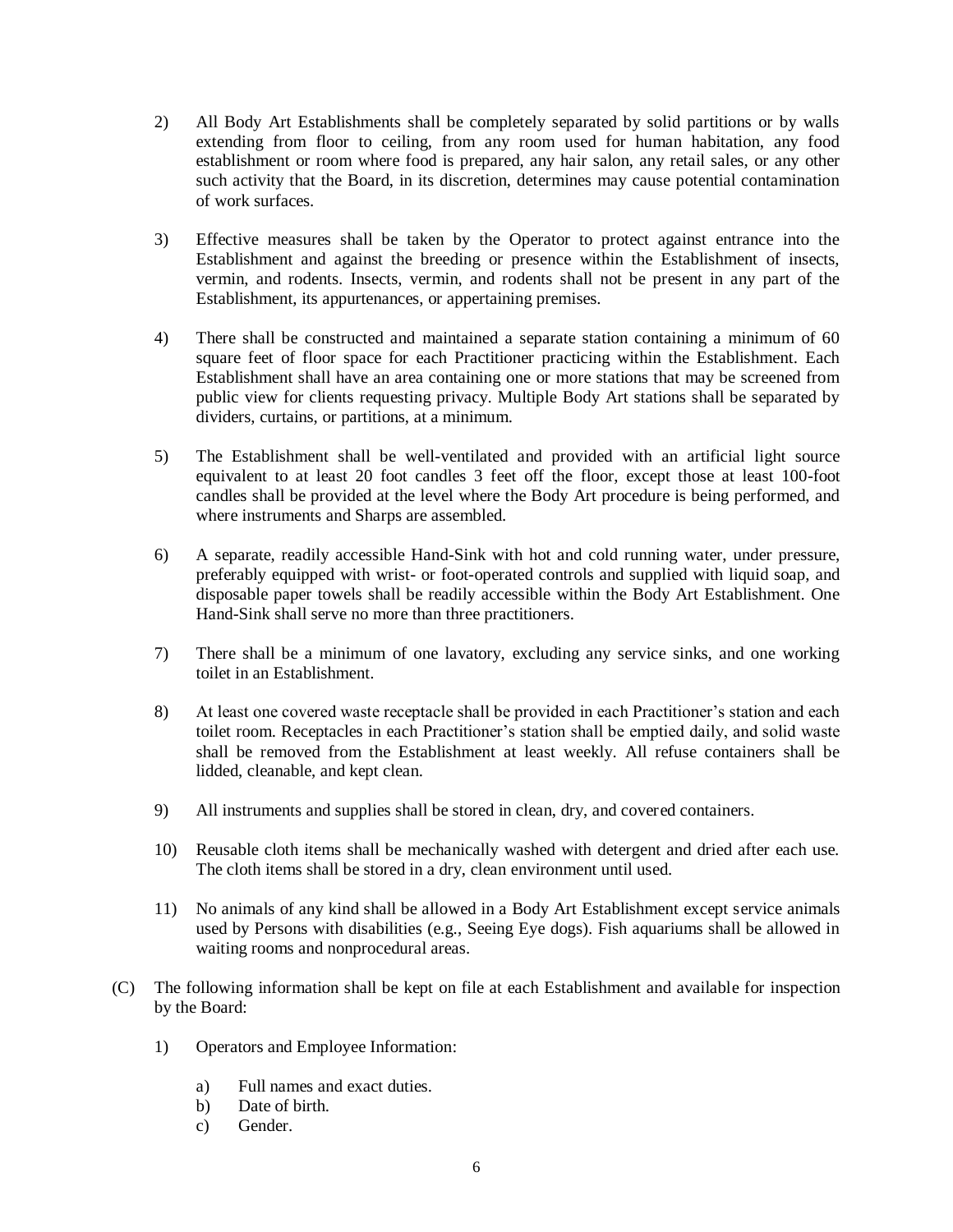- d) Home address.
- e) Home/work phone numbers.
- f) Identification photos of all Operators and Practitioners.
- g) Training and/or educational records.
- 2) Establishment Information:
	- a) Establishment name.
	- b) Hours of operation.
	- c) Owner's name and address.
	- d) Copies of hazardous waste hauler manifests and contracts.
	- e) Material Safety Data Sheets as required by the Right to Know Law.
	- f) Exposure Incident Report (kept permanently).
	- g) A copy of these regulations.
- 3) Administrative Information:
	- a) A complete description of all Body Art procedures performed.
	- b) An inventory of all instruments and body Jewelry, all Sharps, and all inks used for any and all Body Art procedures, including names of manufacturers and serial or lot numbers, if applicable. Invoices or orders shall satisfy this requirement.
	- c) Designation of a Lead Practitioner.
	- d) A copy of these regulations.
	- e) A copy of the materials referred to in the definition "Universal Precautions" above, and a copy of materials referred to in sub-paragraph (k) hereafter.
- (D) Each Practitioner must be a minimum of 21 years of age.
- (E) Each Practitioner shall perform all Body Art procedures in accordance with Universal Precautions set forth by the U.S. Centers for Disease Control and Prevention.
- (F) Smoking, eating, or drinking is prohibited in a station where Body Art is performed.
- (G) Operators and Practitioners shall refuse service to any Person who, in the opinion of the Operator or Practitioner, is under the influence of alcohol or drugs.
- (H) The Practitioner shall maintain a high degree of personal cleanliness, conform to hygienic practices, and wear clean clothes when performing Body Art procedures. Before performing Body Art procedures, the Practitioner must thoroughly wash his or her hands in hot running water with liquid soap, then rinse hands and dry with disposable paper towel. This shall be done as often as necessary to remove contaminants.
- (I) In performing Body Art procedures, the Practitioner shall wear disposable Single Use non-latex gloves. Gloves must be changed if they become contaminated by contact with any unclean surfaces or objects or by contact with a third Person. The gloves shall be discarded, at a minimum, after the completion of each procedure on an individual Client, and hands shall be washed before the next set of gloves is donned. Under no circumstances shall a single pair of gloves be used on more than one Client. The use of disposable Single Use non-latex gloves does not preclude or substitute the need for handwashing procedures between glove changes as part of a good personnel hygiene program.
- (J) If, while performing a Body Art procedure, the Practitioner's glove is pierced, torn, or otherwise contaminated, the procedure delineated in section (I) shall be repeated immediately. The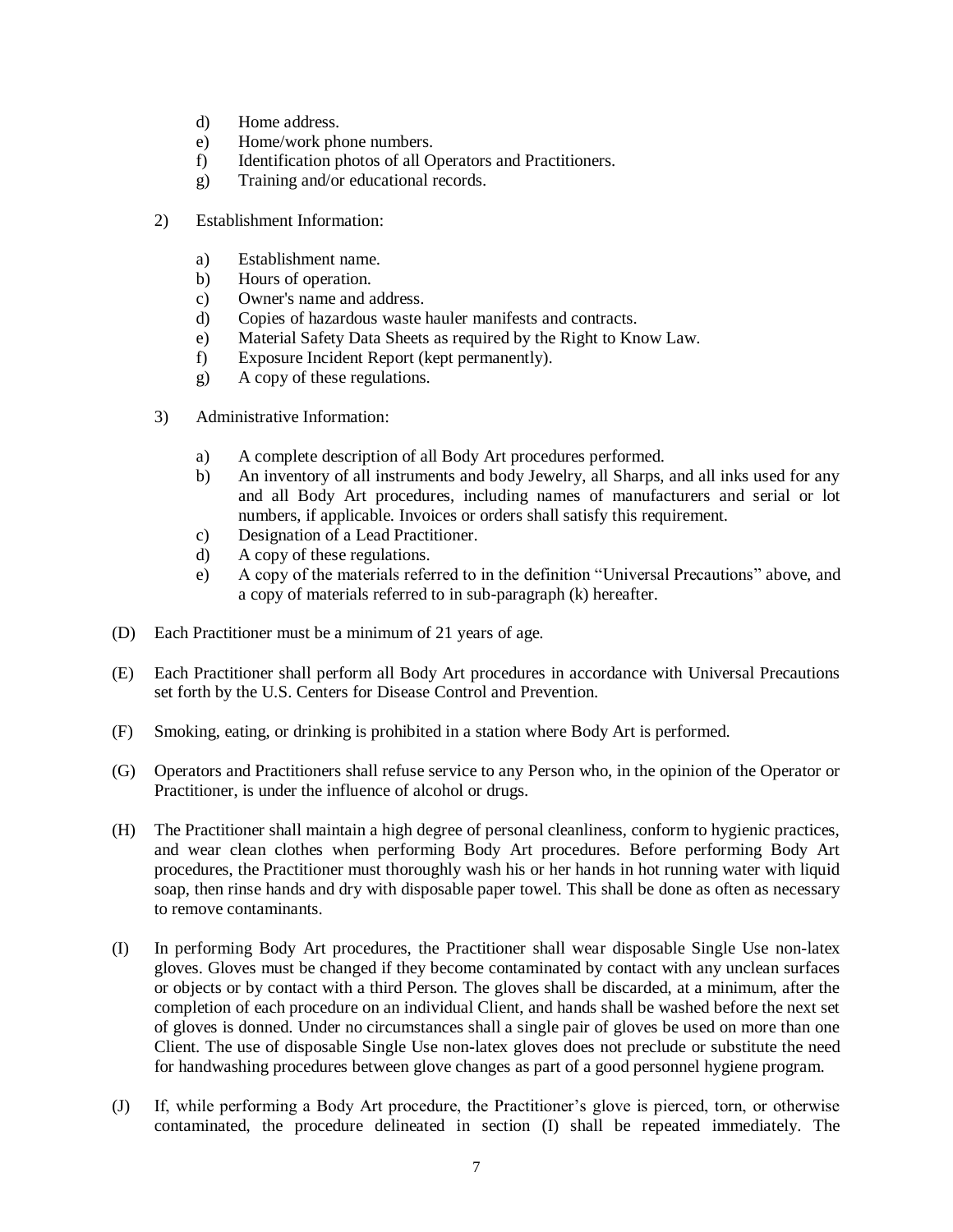contaminated gloves shall be immediately discarded, and the hands washed thoroughly (see (I) above) before a fresh pair of gloves is applied. Any item or instrument used for Body Art that is contaminated during the procedure shall be discarded and replaced immediately with a new disposable item or a new Sterilized instrument or item before the procedure resumes.

- (K) Contaminated Waste as defined in this code, that may release liquid blood or body fluids when compressed or may release dried blood or body fluids when handled must be placed in an approved "red" bag marked with the International Biohazard Symbol. It must then be disposed in accordance with 105 CMR 480.00: Storage and Disposal of Infectious or Physically Dangerous Medical or Biological Waste, State Sanitary Code, Chapter VIII, or, at a minimum, in compliance with 29 CFR Part 1910.1030, "Occupational Exposure to Bloodborne Pathogens". Used Sharps ready for disposal shall be disposed of in approved Sharps Containers. Contaminated Waste that does not release liquid blood or body fluids when compressed or does not release dried blood or body fluids when handled may be placed in a covered receptacle and disposed of through normal, approved disposal methods. Storage of Contaminated Waste on site shall not exceed 30 days, as specified in 29 CFR Part 1910.1030.
- (L) No Practitioner shall perform any Body Art procedure upon a Client under the age of 18 years.
- (M) Any skin or mucosa surface to receive a Body Art procedure shall be free of rash or any visible infection.
- (N) The skin of the Practitioner shall be free of rash or infection. No Person affected with boils, infected wounds, open sores, abrasions, weeping dermatological lesions or acute respiratory infection shall work in any area of an Establishment in any capacity in which there is a likelihood that that Person could contaminate Body Art Equipment, supplies, or working surfaces with body substances or pathogenic organisms.
- (O) Proof shall be provided upon request of the Board that all Practitioners have either completed or were offered and declined, in writing, the Hepatitis B vaccination series. This offering should be included as a pre-employment requirement.
- (P) Scarification, Branding and Braiding are not allowed under these regulations.
- (Q) The following Body Piercing is hereby prohibited; piercing of the uvula; piercing of the tracheal area; piercing of the neck; piercing of the ankle; piercing between the ribs or vertebrae; piercing of the web area of the hand or foot; piercing of the clitoris; any form of chest or deep muscle piercing, excluding the nipple; piercing of the anus; piercing of an eyelid, whether top or bottom; piercing of the gums; piercing of skewering of a testicle; so called "deep" piercing of the penis-meaning piercing through the shaft of the penis, or " trans-penis" piercing in any area from the corona glandis to the pubic bone; so called "deep" piercing of the scrotum-meaning piercing through the scrotum, or "transcrotal" piercing; so called "deep" piercing of the vagina.

# **5: Prohibitions and Exemptions**

- (A) Prohibitions
	- 1) No Person shall perform Body Adornment on any other Person in the Town of Hingham except and unless:
		- a) Such Person is a physician validly licensed by the Commonwealth and is performing Body Adornment on a patient as part of a regular course of medical treatment, or: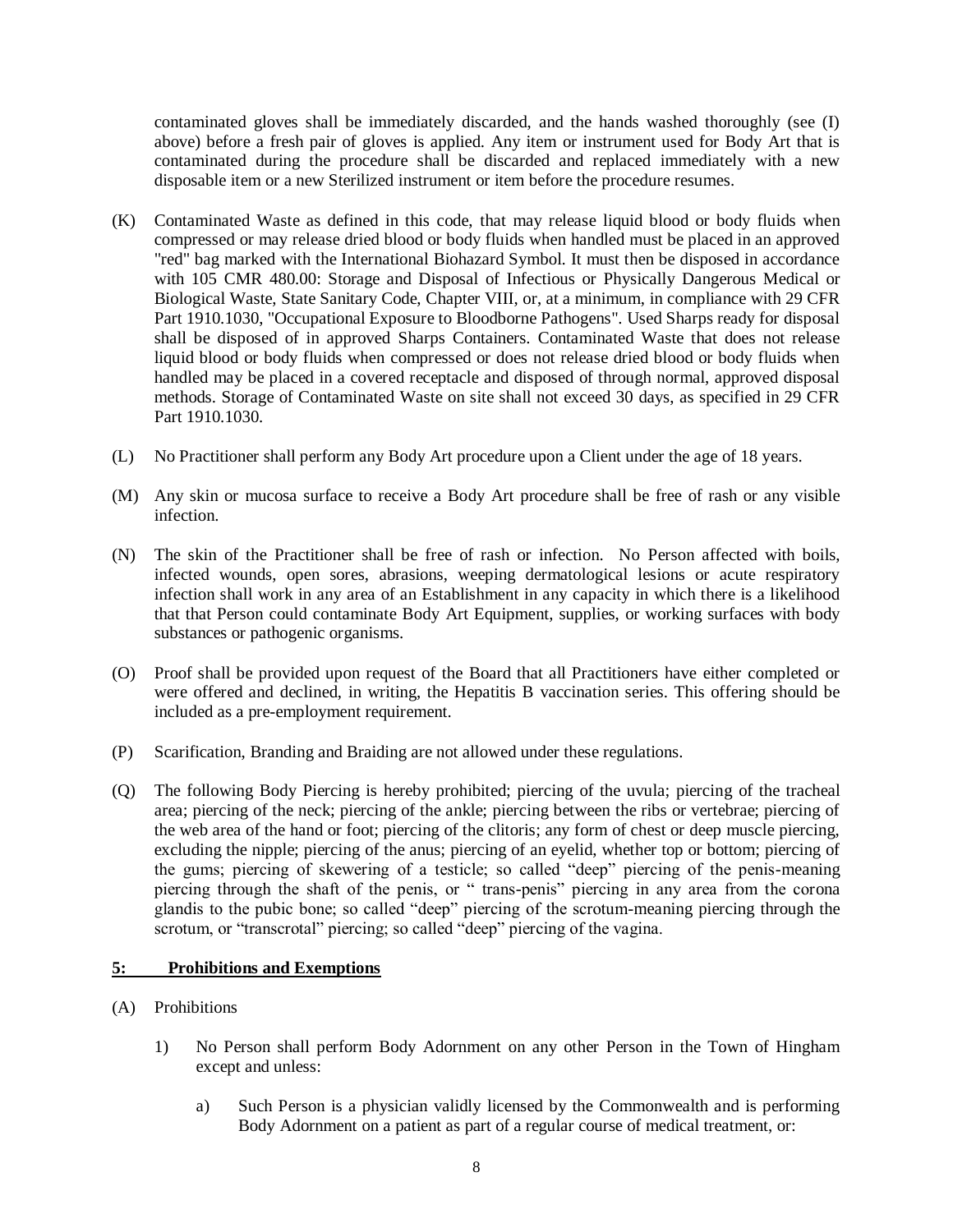- b) Such Person is performing Ear Piercing, or;
- c) Such Person; is a Body Art Practitioner holding a currently valid Body Art License, is performing Body Art only in a validly licensed Establishment, is performing only such Body Art as is permitted by this regulation and is performing only upon Persons who have attained the age of eighteen years.
- 2) No Person having the ownership, care, charge or control of any premises within the Town shall use or cause to be used such premises for the purpose of Body Adornment of another Person unless and until such Person shall have applied for and received an Establishment Permit from the Board.
- 3) No Person shall perform Body Adornment on another Person under the age of eighteen years within the Town of Hingham.
- (B) Exemptions

Persons described in (1) (a) and (b) above, to the extent they are performing the Body Adornment described therein, are exempt from the operative provisions of this Regulation.

# **6: Public Notification Requirements**

- (A) All Establishments shall prominently display, and give to each Client prior to any procedure, a Disclosure Statement, provided and/or approved by the Board, which advises the public of the risks and possible consequences of Body Art procedures.
- (B) Verbal and written instructions, provided by and/or approved by the Board, for the Aftercare of the Body Art procedure site shall be provided to each client, by the Operator or Practitioner immediately upon completion of the procedure;
	- 1) The written instructions shall advise the Client:
		- a) On the proper cleansing of the area which received the Body Art.
		- b) To consult a health care provider in the case of:
			- (i) Unexpected redness, tenderness or swelling at the site of the Body Art procedure.
			- (ii) Rash.
			- (iii) Drainage at or from the site of the Body Art procedure.
			- (iv) Fever within 24 hours of the Body Art procedure.
	- 2) Address and phone number of the Establishment.
	- 3) Two copies of these instructions shall be signed and dated by both parties; with a copy given to the Client, and the Operator retaining the original with all other required records.
- (C) The Operator of the Establishment also shall post in public view the name, address and phone number of the local Board of Health that has jurisdiction over this program and the procedure for filing a complaint.

# **7: Client Records**

(A) Prior to performing any Body Art procedure, the Practitioner shall request from the Client the following health history information. Responses shall be recorded in writing: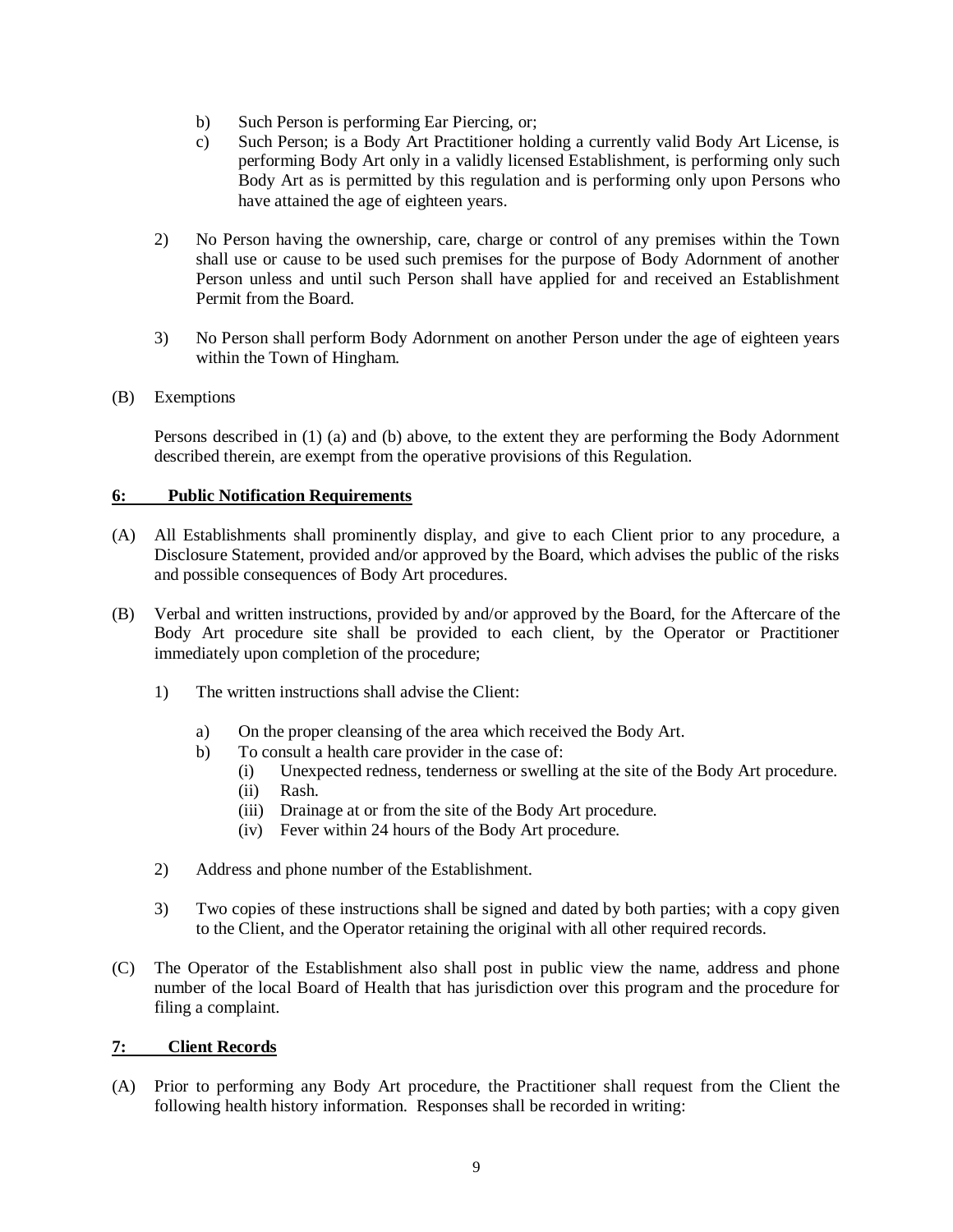- 1) History of diabetes.
- 2) History of hemophilia (bleeding).
- 3) History of skin diseases, skin lesions, or skin sensitivities to soaps, Disinfectants etc.
- 4) History of allergies or adverse reactions to pigments, dyes, or other sensitivities.
- 5) History of epilepsy, seizures, fainting, or narcolepsy.
- 6) Use of medications such as anticoagulants, which thin the blood and/or interfere with blood clotting.
- (B) The Practitioner shall have the Client sign a Release Form confirming that the above information was obtained or that the Practitioner attempted to obtain it. The Client should be asked to disclose any other information that would aid the Practitioner in evaluating the Client's suitability for Body Art procedures.
- (C) Each Operator shall keep records of all Body Art procedures administered, the name, address and telephone number of each Client, the date, time, identification and location of the Body Art procedure(s) performed, and Practitioner's name. All Client records shall be confidential, be retained for a minimum of three (3) years and made available to the Board upon notification.
- (D) Nothing in this section shall be construed to require the Practitioner to perform a body art procedure upon a client.

# **8: Injury Reports**

A written report of any injury, infection complication or disease to a Client as a result of a Body Art procedure, or complaint of injury, infection complication or disease, shall be forwarded by the Operator or Practitioner to the Board with a copy to the complainant or injured Client within five working days of its occurrence or knowledge thereof. The report shall include:

- (A) The name of the affected Client.
- (B) The name and location of the Body Art Establishment involved.
- (C) The nature of the injury, infection complication or disease.
- (D) The name and address of the affected Client's health care provider, if any.
- (E) Any other information considered relevant to the situation.

# **9: Records Retention**

- (A) The Operator of an Establishment shall keep a record of all Clients who have had Body Art procedures performed. The record shall include:
	- 1) The name, date of birth, and address of the Client.
	- 2) The date of the Body Art procedure.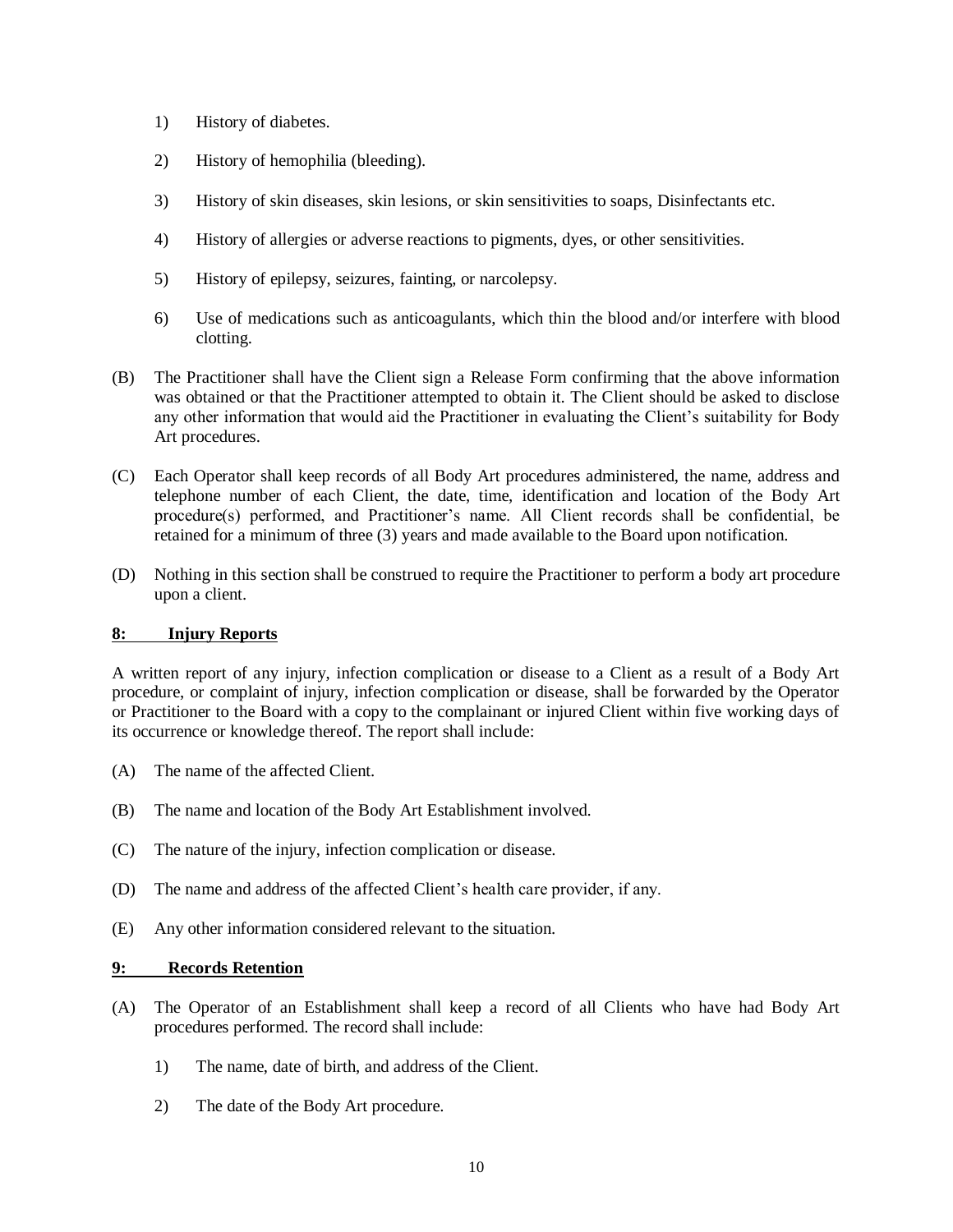- 3) The name of the Practitioner who performed the Body Art procedure(s).
- 4) The type and location of the Body Art procedure performed, and signature of Client.
- (B) Such records shall be retained within the Establishment for a minimum of three (3) years and shall be available to the Board upon request. The Board and the Operator of an Establishment shall keep such records confidential.

### **10: Preparation and Care of the Body Art Area**

- (A) Before a Body Art procedure is performed, the immediate skin area and the areas of skin surrounding where the body art procedure is to be placed shall be washed with soap and water or an approved surgical skin preparation. If shaving is necessary, Single-Use disposable razors or safety razors with single-service blades shall be used. Blades shall be discarded after each use, and reusable holders shall be autoclaved after use. Following shaving, the skin and surrounding area shall be washed with soap and water. The washing pad shall be discarded after a Single Use.
- (B) In the event of bleeding, all products used to stop the bleeding or to absorb blood shall be Single Use, discarded immediately after use in appropriate covered containers, and disposed of in accordance with 105 CMR 480.000.

# **11: Sanitation and Sterilization Procedures**

- (A) All non-Single-Use, non-disposable Instruments Used for Body Art shall be cleaned thoroughly after each use by scrubbing with an appropriate soap or Disinfectant solution and hot water, a solution of household chlorine bleach as recommended by the CDC or by following the manufacturer's instructions to remove blood and tissue residue, and shall be placed in an ultrasonic unit operated in accordance with manufacturer's instructions.
- (B) After being cleaned, all non-disposable Instruments Used for Body Art shall be packed individually in peel-packs and subsequently Sterilized. All peel-packs shall contain either a Sterilizer indicator or internal temperature indicator. Peel-packs must be dated with an expiration date not to exceed six (6) months.
- (C) All cleaned, non-disposable Instruments Used for Body Art shall be Sterilized in a steam autoclave. The autoclave shall be used, cleaned, and maintained according to manufacturer's instruction. A copy of the manufacturer's recommended procedures for the operation of the autoclave unit must be available within the Establishment.
- (D) Sterile Equipment may not be used if the package has been breached or after the expiration date without first re-packaging and re-Sterilizing. Sterilizers shall be located away from workstations or areas frequented by the public.
- (E) Each holder of an Establishment Permit shall demonstrate that the autoclave used is capable of attaining sterilization by monthly spore destruction tests. These tests shall be verified through an independent laboratory licensed by the Department of Environmental Protection to do such test. The Permit shall not be issued or renewed until documentation of the autoclave's ability to destroy spores is received by the Board. These test records shall be retained by the Operator for a period of three (3) years and made available to the Board upon request.
- (F) All reusable needles used in Body Art procedures shall be cleaned and Sterilized prior to use and stored in peel-packs. After sterilization, the instruments used in Body Art procedures shall be stored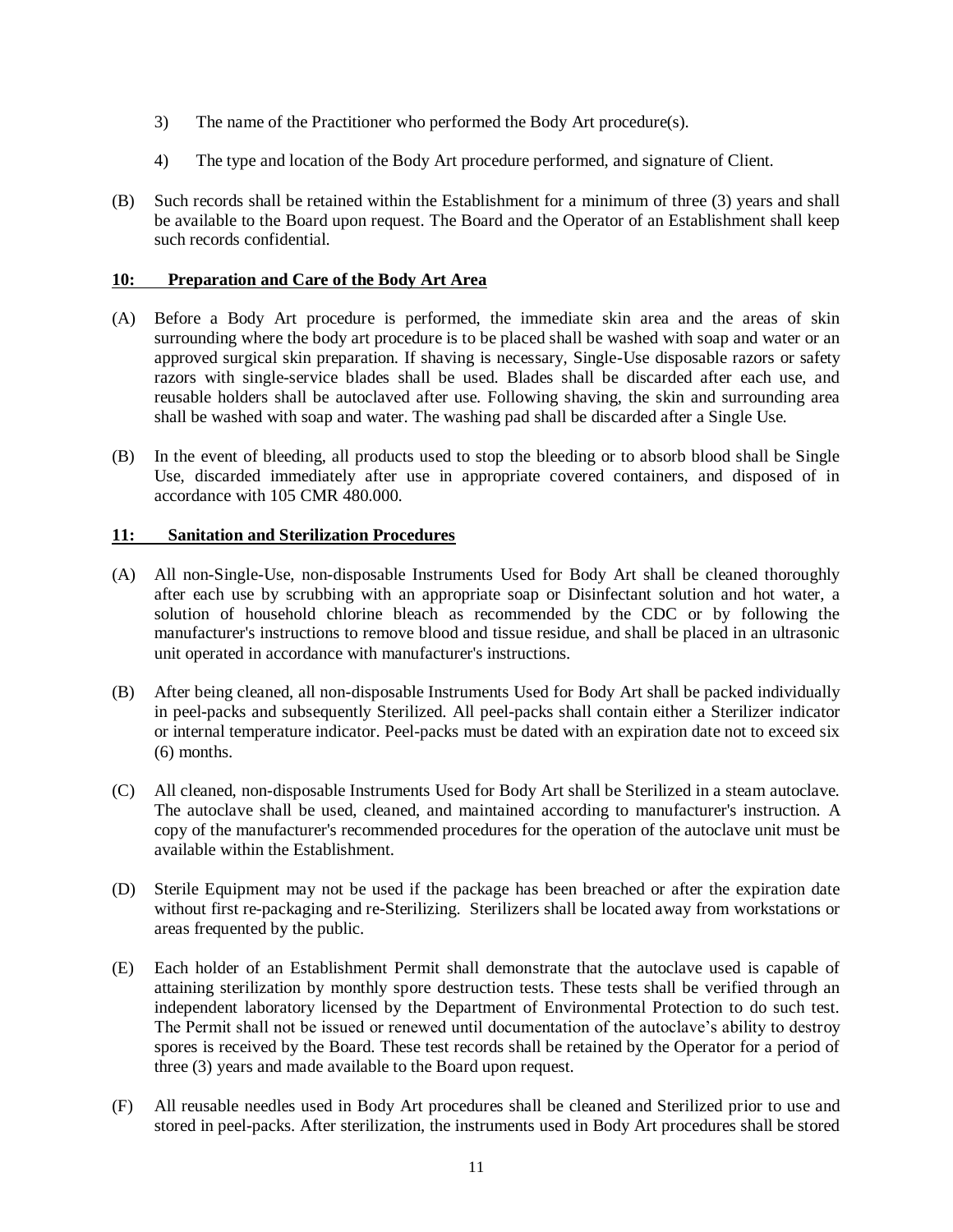in a dry, clean cabinet or other tightly covered container reserved for the storage of such instruments.

- (G) All Instruments Used for Body Art procedures shall remain stored in Sterile packages until just prior to the performance of a Body Art procedure. When assembling Instruments Used for Body Art procedures, the Operator shall wear disposable medical gloves and use medically recognized techniques to ensure that the instruments and gloves are not contaminated.
- (H) All inks, dyes, pigments, needles, and Equipment shall be specifically manufactured for performing Body Art procedures and shall be used according to manufacturer's instructions.
- (I) The mixing of approved inks, dyes, or pigments or their dilution with potable water is acceptable. Immediately before a Tattoo is applied, the quantity of the dye to be used shall be transferred from the dye bottle and placed into Single-Use paper cups or plastic cups. Upon completion of the Tattoo, these Single-Use cups or caps and their contents shall be discarded.

### **12: Requirements for Single Use Items**

- (A) Single Use items shall not be used on more than one Client for any reason. After use, all Single Use Sharps shall be immediately disposed of in approved Sharps Containers and in accordance with 105 CMR 480.000.
- (B) All products applied to the skin, including Body Art stencils, shall be Single Use and disposable. Acetate stencils may be re-used if approved by the Board. Sanitization procedures in accordance with 105 CMR 124.011 shall be performed between uses.
- (C) Petroleum jellies, soaps, and other products used in the application of stencils shall be dispensed and applied on the area to be Tattooed with Sterile gauze or other Sterile applicator to prevent contamination of the original container and its contents. The applicator or gauze shall be used only once and then discarded.

#### **13: Establishment Permit**

(A) Any Person desiring to use or cause to be used a premises within the Town for the purpose of practicing Body Art on another Person shall submit to the Board an Application for a Body Art Establishment Permit on the form prescribed from time-to-time by the Board.

Accompanying the Application shall be:

- 1) Detailed plans of the premises showing that the premises will conform to the provisions of 4B of this Regulation.
- 2) Detailed description of the types of Body Art the Applicant intends to offer at the premises.
- 3) Copies of procedures manuals, training manuals and other evidence that the applicant intends to conduct Body Art practice at the premises in accordance with all applicable laws, regulations, and By-Laws, this Regulation and best health science practices.
- 4) Information regarding the Operator(s) and Operator's relevant education, training and experience in Body Art techniques and in health science and safety practices and procedures. If the Operator is not a Body Art Practitioner, Operator must supply information as to the education, training and experience of a Body Art Practitioner whom the Operator has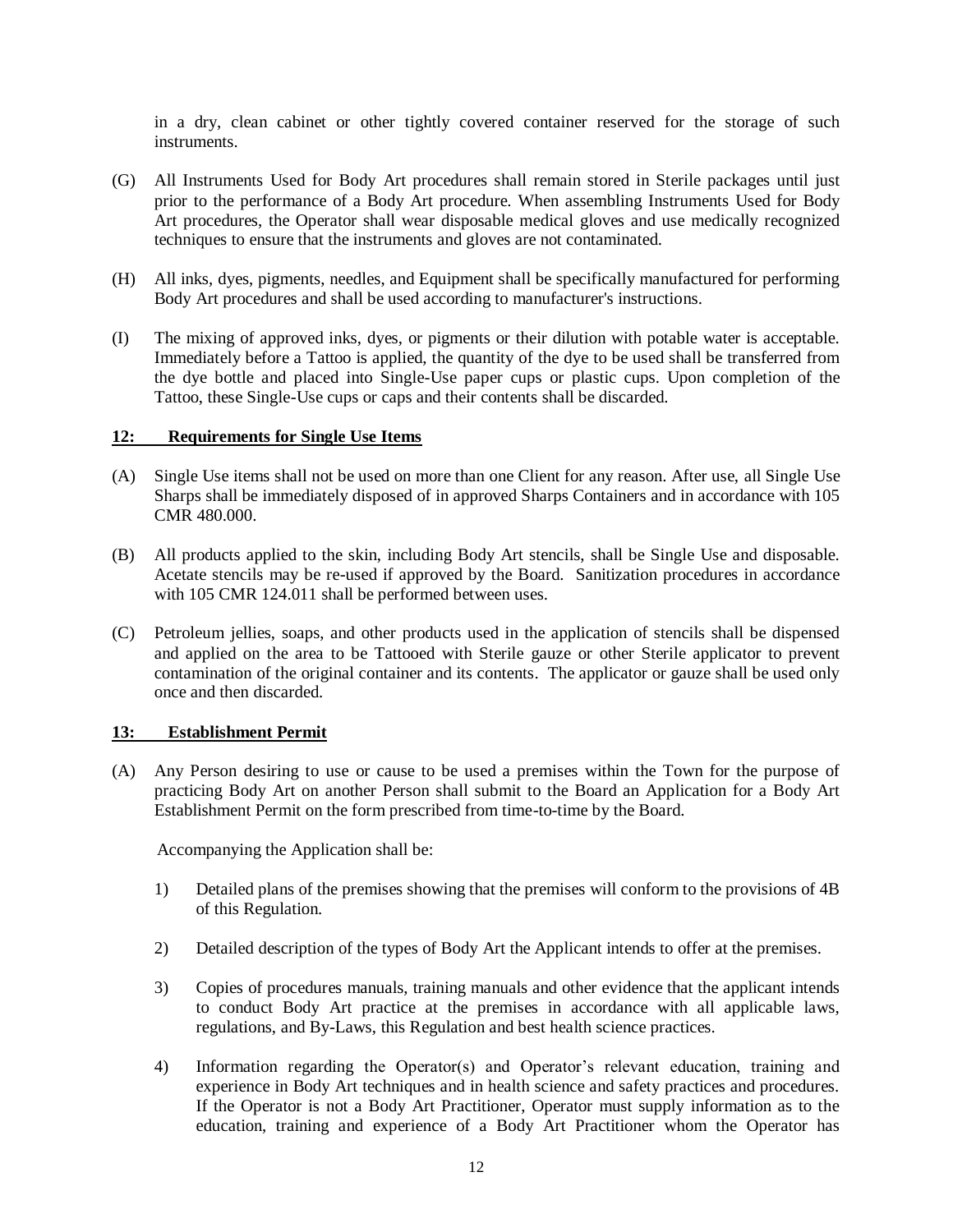designated as "Lead Practitioner" with power and authority to cause all Persons working at the Establishment to comply with this Regulation.

- 5) Evidence that Operator has obtained a policy (or commitment to issue a policy) or policies of insurance covering operations at the Establishment and containing at least the following coverages and amounts:
	- a) Workers Compensation and Employer's liability \$100,000 each occurrence,
	- b) General liability insurance including, Bodily Injury, Personal Liability, and Professional Liability - \$100,000 each occurrence.
- 6) Such other materials as the Board requests and which the Board deems necessary or useful to judge the applicant's request.

Except for items contemplated in 1(f) above, the Application shall not be complete for processing until all items in 1(a-e) above, have been furnished to the Board.

- (B) Once the Application is complete, it shall be considered by the Board at one of its regular meetings. The Board may, but need not, hold a public hearing on the Application; giving notice as required, and providing Applicant an opportunity to make a presentation and for reasonable public comment. Following its deliberations, the Board may grant, grant with conditions, or deny the application for the Establishment Permit. If the Board shall deny the Permit it shall state its reasons in writing and forward promptly to Applicant a copy of that writing.
- (C) An Establishment Permit and each renewal shall have a term of (two) years unless sooner modified, suspended, revoked or surrendered. The fee for an Establishment Permit and for each renewal shall be as set forth on the Fee Schedule as established from time-to-time by the Board and attached as Exhibit A. to this Regulation.
- (D) If an Operator desires to have an Establishment Permit renewed, Operator, not less than three months prior to the expiration of the Permit, shall file with the Board a renewal application on the form prescribed from time-to-time by the Board. The renewal application shall be accompanied by all of the items set out in (1) above, except that to the extent portions of items in (1) above remain complete and correct, in lieu of providing such duplicative material, Applicant may provide a certification that the previously filed materials remain complete and correct. Once the renewal Application is complete, it shall be considered by the Board. The Board may, but need not hold a public hearing. Following its deliberations, the Board may grant, grant with conditions, or deny the renewal Application. If the Board denies the renewal application, it shall state its reasons in writing and forward to Applicant a copy of that writing.
- (E) Any Establishment Permit issued pursuant to this Regulation is issued only to the Operator listed in the Application and covers only the premises described in the Application. The Establishment Permit is not transferable either voluntarily or by operation of law. Any attempted transfer shall render the permit void. Any change in Control of Operator shall constitute an attempted transfer. The issuance of an Establishment Permit confers no rights on any owner of a premises all or a portion of which is covered by an Establishment Permit, other than Operator.
- (F) The Operator of each Establishment shall prominently post, in the reception area of the Establishment, the Establishment Permit.

# **14: Establishment Permit Revocation**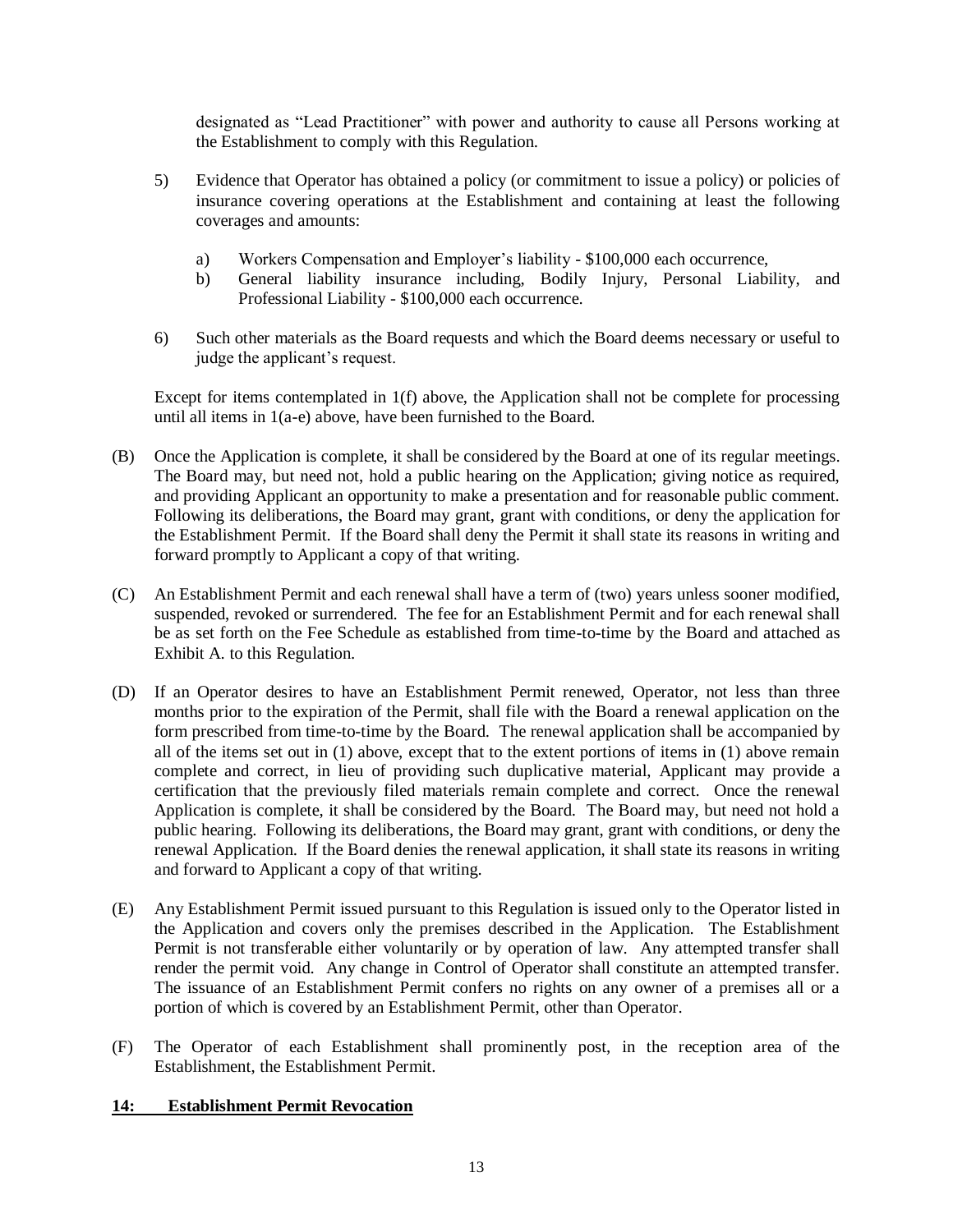If there shall be a substantial violation of this Regulation, a recurring pattern of non-substantial violations, or if there shall exist any condition or state of facts concerning an Establishment which the Board or its agents believes could constitute a risk to the public health and safety, the Board shall give notice to Operator and set a prompt date for a hearing at which Operator shall be afforded an opportunity to show cause why Operator's Establishment Permit should not be suspended or revoked. Following the hearing, the Board may take such action as it deems appropriate to protect public health and safety, including without limitation, imposing additional conditions on the Permit, suspending some or all activity allowed under the Permit, either for a fixed period of time or indefinitely, or revoking the Permit. (If the Board revokes the Permit, it shall state its reasons in writing and forward to Operator a copy of the writing.) Once revoked a Permit is void and any request by a former Operator to operate an Establishment must be made by filing a new application as provided in Paragraph above.

# **15: Establishment Permit Suspension**

If at any time the Board or its agents determines that any of the conditions set out in the first sentence of the previous paragraph exists, and that such condition constitutes a substantial present risk to the public health and safety, the Board or its agents may suspend immediately the Establishment Permit pending the proceeding contemplated in Paragraph 14, above. Upon receipt of notice of Suspension, Operator shall immediately cease all Body Art activity at the Establishment and take all reasonable remedial action to protect the public health and safety. Failure to comply fully with this paragraph shall, without more, constitute sufficient grounds for the Board to revoke the Establishment Permit.

# **16: Body Art License**

Any person who desires to practice Body Adornment within the Town of Hingham on any other Person must hold a valid Body Art License. Any Person desiring a Body Art License must be at least twenty-one years of age and must submit to the Board an Application for a Body Art License on the form prescribed from time-to-time by the Board.

Accompanying the Application shall be the following:

- (A) Background and Training
	- 1) Name of Practitioner.
	- 2) Date of birth.
	- 3) Gender.
	- 4) Practitioner's residential address.
	- 5) Practitioner's mailing address.
	- 6) Practitioner's phone number.
	- 7) Place(s) of employment as a practitioner.
	- 8) Training and/or Apprenticeship; Documentation shall be provided that Applicant has practiced satisfactorily either or both of Tattooing or Body Piercing for a period of three years under the direct supervision of a Practitioner in an Establishment (or under a practitioner in an establishment both of which are subject to a regulatory scheme the Board determines to be reasonably comparable to this Regulation).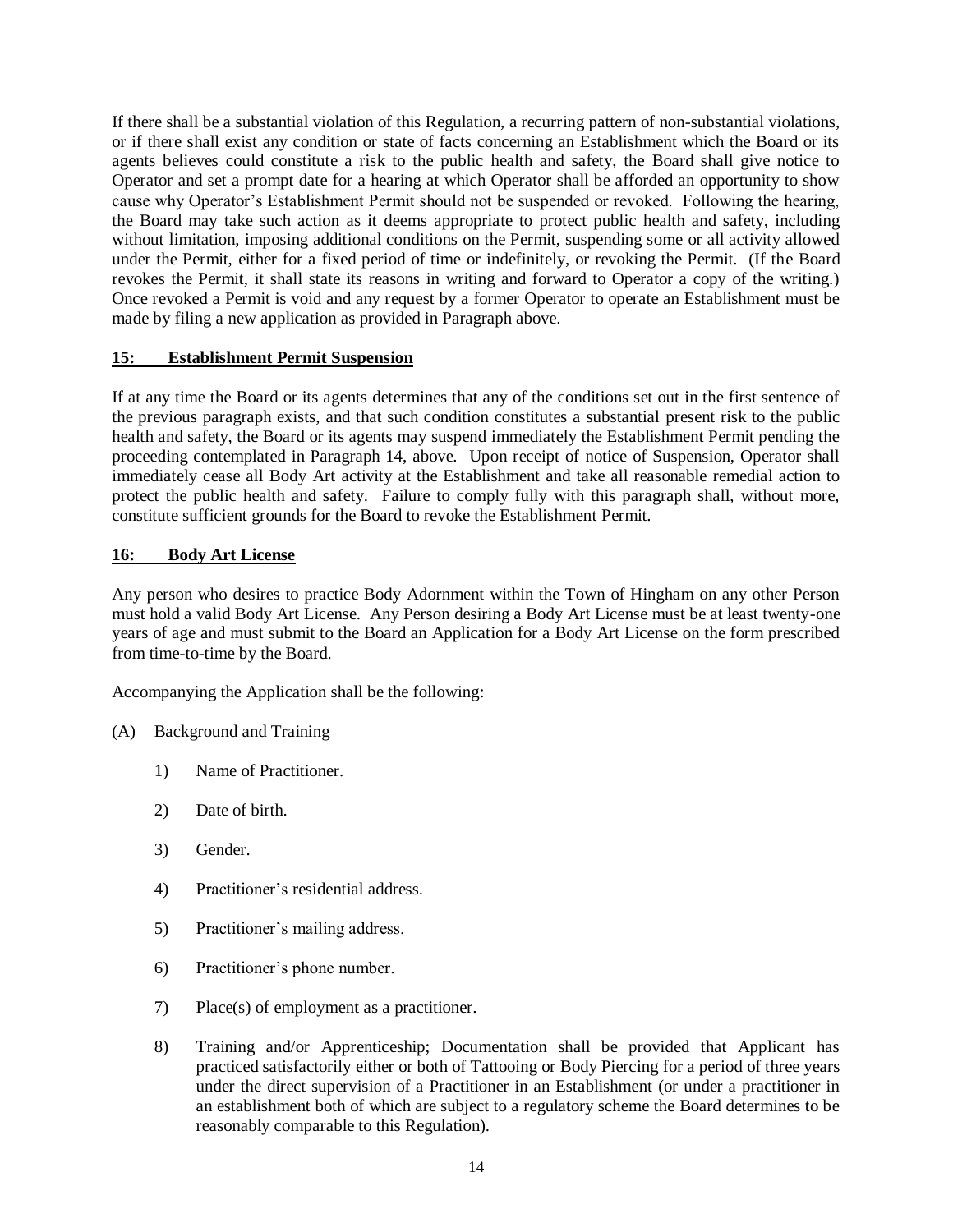- (B) Educational Requirements
	- 1) Proof of attendance at a blood borne pathogen training program or equivalent, given or approved by the Board.
	- 2) The Practitioner shall provide documentation of attendance and completion of courses approved by the Board, or completion of an examination, on the following subjects:
		- a) Anatomy.
		- b) Skin diseases, disorders and conditions (including diabetes).
		- c) Infectious disease control, including waste disposal, hand washing, techniques, sterilization Equipment operation and methods, and Sanitization/disinfection/sterilization methods and techniques.
		- d) Examples of courses approved by the Board including courses such as "Preventing Disease Transmission" (American Red Cross) and "Bloodborne Pathogen Training" (U.S. OSHA). Training courses provided by professional Body Art organizations or associations or by Equipment manufacturers may also be submitted to the Board for approval or accredited college level courses in Anatomy, Physiology, and Infection Disease.
- (C) Such other materials as the Board requests and which the Board deems necessary or useful to judge the Applicant's request. Except for items contemplated in (c) above, the Application shall not be complete for processing until all of the items in 1a and b have been furnished to the Board.
- (D) Application Processing. Once the Application is complete, it shall be processed by or on behalf of the Board. The Board may grant or deny the Application. If the Board denies the application it shall state its reasons in a writing and forward to Applicant a copy of that writing.
- (E) A Body Art License shall have a term of one year unless sooner suspended, revoked or surrendered. The fee for a Body Art License and for each renewal shall be as set forth on the Fee Schedule established from time-to-time by the Board and designated as Exhibit A. to this Regulation.
- (F) If a Practitioner desires to have a License renewed, Practitioner, not less than thirty days prior to the expiration of the License, shall file with the Board a renewal application on the form prescribed from time-to-time by the Board. Once the renewal application is complete, it shall be processed by or on behalf of the Board. The Board may grant or deny the renewal application. If it denies the renewal application, it shall state its reasons in writing and forward to Applicant a copy of that writing.
- (G) Each Practitioner shall post prominently within Practitioner's workstation at the Establishment, Practitioner's License.

# **17: License Revocation**

If there shall be a substantial violation of this Regulation, a non-recurring pattern of non-substantial violations by a Practitioner, or if there shall exist any condition or state of facts relating to Practitioner which, the Board or its agents believes could constitute a risk to the public health and safety if Practitioner were to continue to perform Body Art, the Board shall give notice to Practitioner and set a prompt date for a hearing before the Executive Health Officer or other hearing officer designated by the Board, at which Practitioner shall be afforded an opportunity to show cause why his License should not be suspended or revoked. Following the hearing, the trier of fact may take such reasonable action as he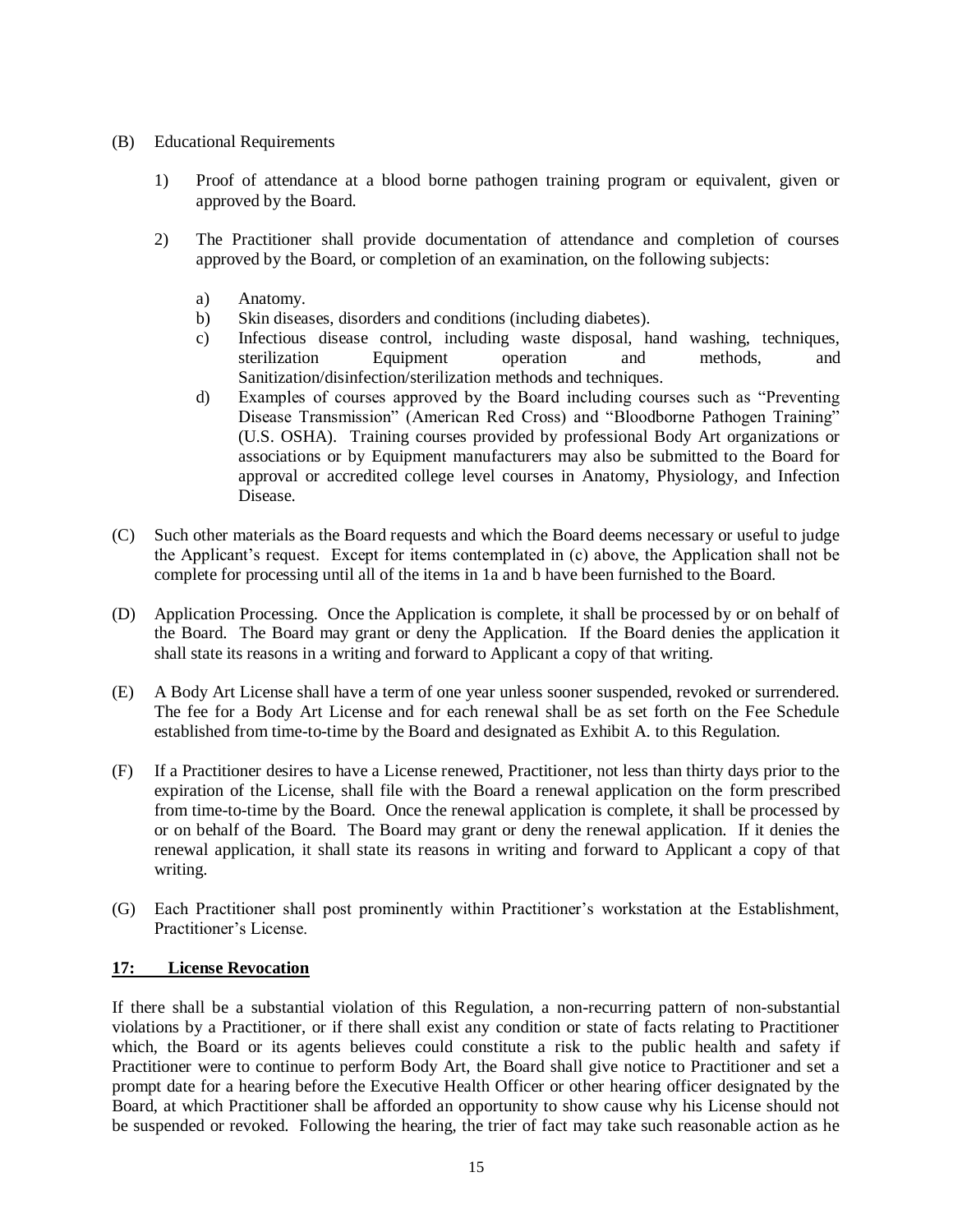deems appropriate to protect the public health and safety including without limitation, suspending the License for a period of time certain or indefinitely, or revoking the license. If the trier of fact shall determine to suspend or revoke the License, he shall state his reasons in writing and forward copies of such writing to Practitioner and to the Board. A Practitioner aggrieved by a decision of the trier of fact, within twenty-one days of receipt of the writing described above, may appeal the decision to the Board which shall review the record and take any further action it deems appropriate based on the record.

# **18: Emergency License Suspension**

If at any time the Board or its agents determines that any of the conditions set out in the first sentence of the previous paragraph exists, and that such condition constitutes a substantial present risk to the public health and safety, the Board or its agent may immediately suspend the license of a Practitioner pending the proceeding contemplated in Paragraph 17 above. Upon receipt of such notice, Practitioner shall cease to practice Body Art.

# **19: Grounds**

The Board may take or cause to be taken action to suspend or revoke or to decline to renew an existing License or Permit or decline to grant a new License or Permit for any of the following reasons with respect to a Practitioner if relating to a License, or with respect to an Operator or any natural person in Control of Operator if relating to a Permit.

- (A) Current or previous failure to conform to this Regulation.
- (B) Actions or omissions which the Board reasonably concludes would result in a risk to the public health and safety being created or continuing if the Board acted to grant or renew a Permit or License or failed to act to suspend or revoke a License or Permit.
- (C) Criminal conduct as evidenced by criminal proceedings resulting in a conviction, guilty plea, plea of nolo contendere or an admission of sufficient facts, which the Board reasonably concludes would render the Practitioner or the Operator or natural Person Controlling Operator unfit to hold the Permit or License.
- (D) Fraud, deceit or knowing misrepresentation of a material fact in connection with any Application, proceeding or official communication with this Board relating to a License, Permit or activities undertaken in connection therewith.
- (E) Practicing Body Art or causing or permitting it to be practiced in any Establishment while the Practitioner is impaired by alcohol, drugs, physical disability or mental instability.
- (F) Causing or permitting Body Art to be practiced by a Person who is not a Practitioner or knowingly aiding and abetting a Person to perform Body Adornment not permitted by this Regulation.
- (G) Being habitually drunk or dependent on, or a habitual user of narcotics, barbiturates, amphetamines, hallucinogens or other drugs having similar effects.
- (H) Having been disciplined in another jurisdiction by a regulatory authority for reasons substantially similar to those set out herein.
- (I) Refusing to practice or to allow to be practiced Body Art on a Person because of such Person's race, creed, color, gender, age (if over eighteen) disability, national origin, or sexual orientation, or